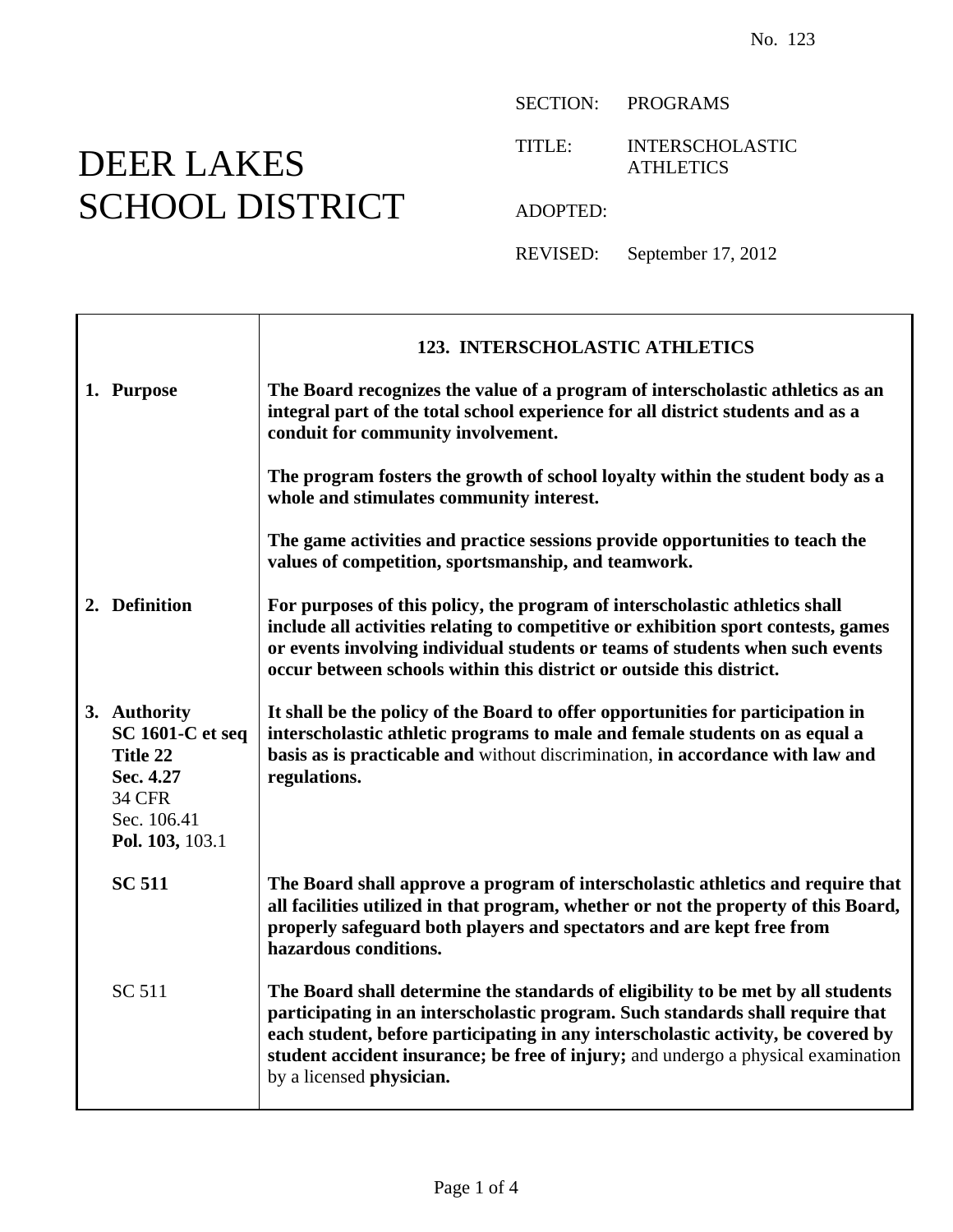## 123. INTERSCHOLASTIC ATHLETICS - Pg. 2

|          | The Board further adopts those eligibility standards set by the Constitution of<br>the Pennsylvania Interscholastic Athletic Association.                                                                                                                                    |
|----------|------------------------------------------------------------------------------------------------------------------------------------------------------------------------------------------------------------------------------------------------------------------------------|
| SC 511   | The Board directs that no student may participate in interscholastic athletics<br>who has not:                                                                                                                                                                               |
|          | 1. Met the requirements for academic eligibility.                                                                                                                                                                                                                            |
|          | 2. Complied with the requirements of the regulations for organized school<br>groups, as stipulated in the student handbook, and Board policies and<br>administrative regulations related to student discipline.                                                              |
|          | 3. Maintained a record of academic proficiency sufficient to ensure that<br>participation in interscholastic athletic activities will not interfere with<br>academic achievement.                                                                                            |
| Pol. 204 | 4. Attended school regularly.                                                                                                                                                                                                                                                |
|          | 5. Been in attendance on the day of the athletic event or practice for the hours<br>required.                                                                                                                                                                                |
|          | 6. Returned all school athletic equipment previously used.                                                                                                                                                                                                                   |
|          | <b>Off-Campus Activities</b>                                                                                                                                                                                                                                                 |
| Pol. 218 | This policy shall also apply to student conduct that occurs off school property<br>and would otherwise violate the Student Code of Conduct if any of the following<br>circumstances exist:                                                                                   |
|          | 1. The conduct occurs during the time the student is traveling to and from school or<br>traveling to and from school-sponsored activities, whether or not via school<br>district furnished transportation.                                                                   |
|          | 2. The student is a member of an extracurricular activity and has been notified<br>that particular off-campus conduct could result in exclusion from such<br>activities.                                                                                                     |
|          | Student expression or conduct materially and substantially disrupts the<br>3.<br>operations of the school, or the administration reasonably anticipates that<br>the expression or conduct is likely to materially and substantially disrupt the<br>operations of the school. |
|          |                                                                                                                                                                                                                                                                              |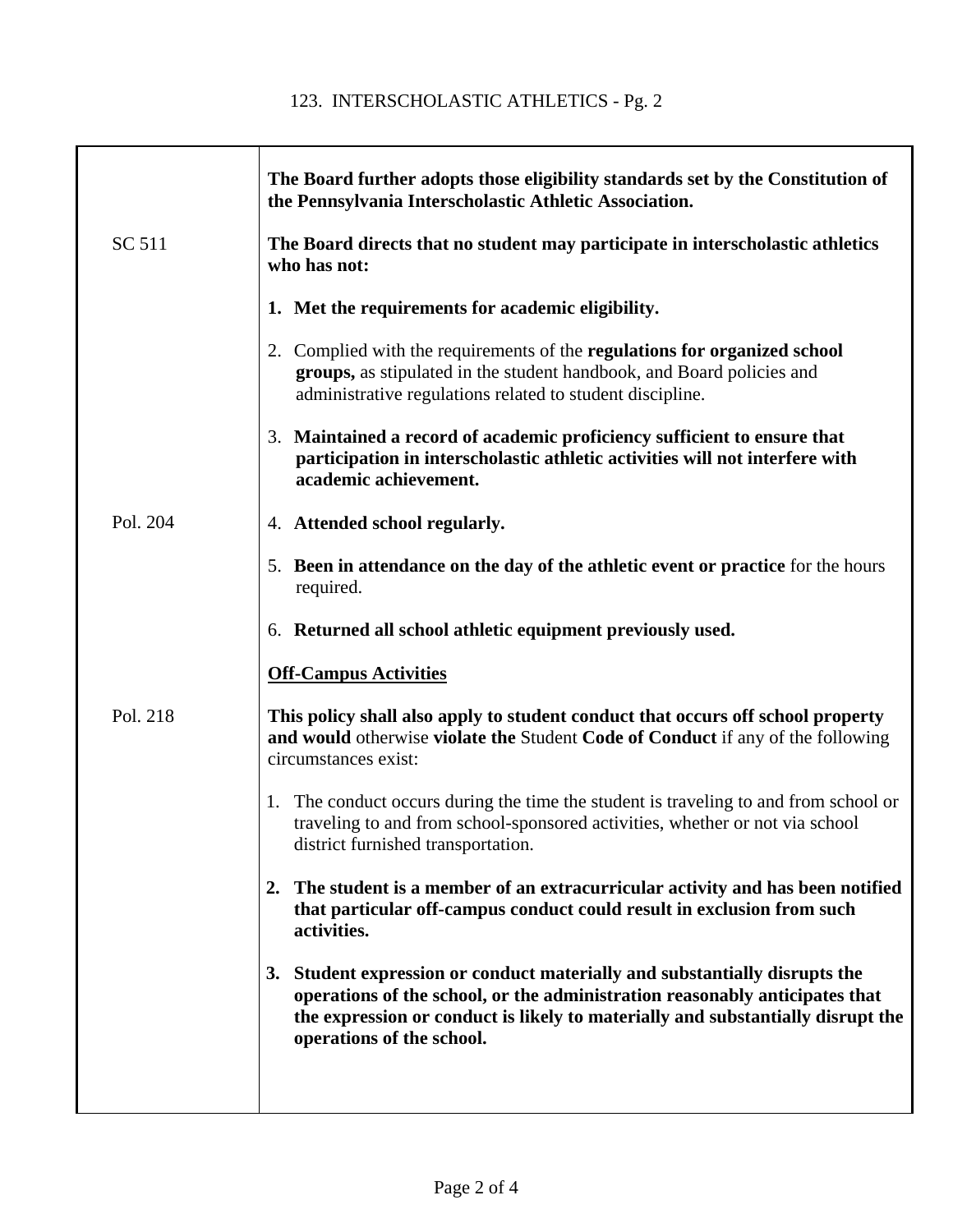|                                                      | 4. The conduct has a direct nexus to attendance at school or a school-<br>sponsored activity, for example, a transaction conducted outside of school<br>pursuant to an agreement made in school, that would violate the Student Code<br>of Conduct if conducted in school.                  |
|------------------------------------------------------|---------------------------------------------------------------------------------------------------------------------------------------------------------------------------------------------------------------------------------------------------------------------------------------------|
|                                                      | 5. The conduct involves the theft or vandalism of school property.                                                                                                                                                                                                                          |
|                                                      | There is otherwise a nexus between the proximity or timing of the conduct in<br>6.<br>relation to the student's attendance at school or school-sponsored activities.                                                                                                                        |
| 4. Delegation of<br><b>Responsibility</b><br>24 P.S. | Each school year, prior to participation in an interscholastic athletic activity,<br>every student athlete and his/her parent/guardian shall sign and return the<br>acknowledgement of receipt and review of the following:                                                                 |
| Sec. 5323, 5333<br>Pol. 123.1, 123.2                 | 1. Concussion and Traumatic Brain Injury Information Sheet.                                                                                                                                                                                                                                 |
|                                                      | <b>Sudden Cardiac Arrest Symptoms and Warning Signs Information Sheet.</b><br>2.                                                                                                                                                                                                            |
|                                                      | The Superintendent or designee shall annually prepare, approve and present to<br>the Board for its consideration a program of interscholastic athletics, which<br>shall include a complete schedule of events.                                                                              |
|                                                      | S/He shall inform the Board of changes in that schedule as they occur.                                                                                                                                                                                                                      |
|                                                      | The Superintendent or designee shall disseminate rules for the conduct of<br>students participating in interscholastic athletics. Such rules shall be in<br>conformity with regulations of the State Board of Education, the P.I.A.A. and<br>the school district.                           |
|                                                      | The Superintendent or designee shall ensure that similar athletic programs are<br>offered to both sexes in proportion to the district's enrollment.                                                                                                                                         |
| Title 22<br>Sec. 12.1, 12.4                          | The Superintendent or designee shall ensure that interscholastic athletics are open to<br>all eligible students and that all students are fully informed of the opportunities<br>available to them.                                                                                         |
| <b>Guidelines</b><br>5.                              | <b>Male/Female Athletic Opportunities Report</b>                                                                                                                                                                                                                                            |
| <b>SC 1603-C</b>                                     | By October 15 of each year, on the designated disclosure form, the<br>Superintendent or designee shall report to the PA Department of Education the<br>interscholastic athletic opportunities and treatment for male and female<br>secondary school students for the preceding school year. |